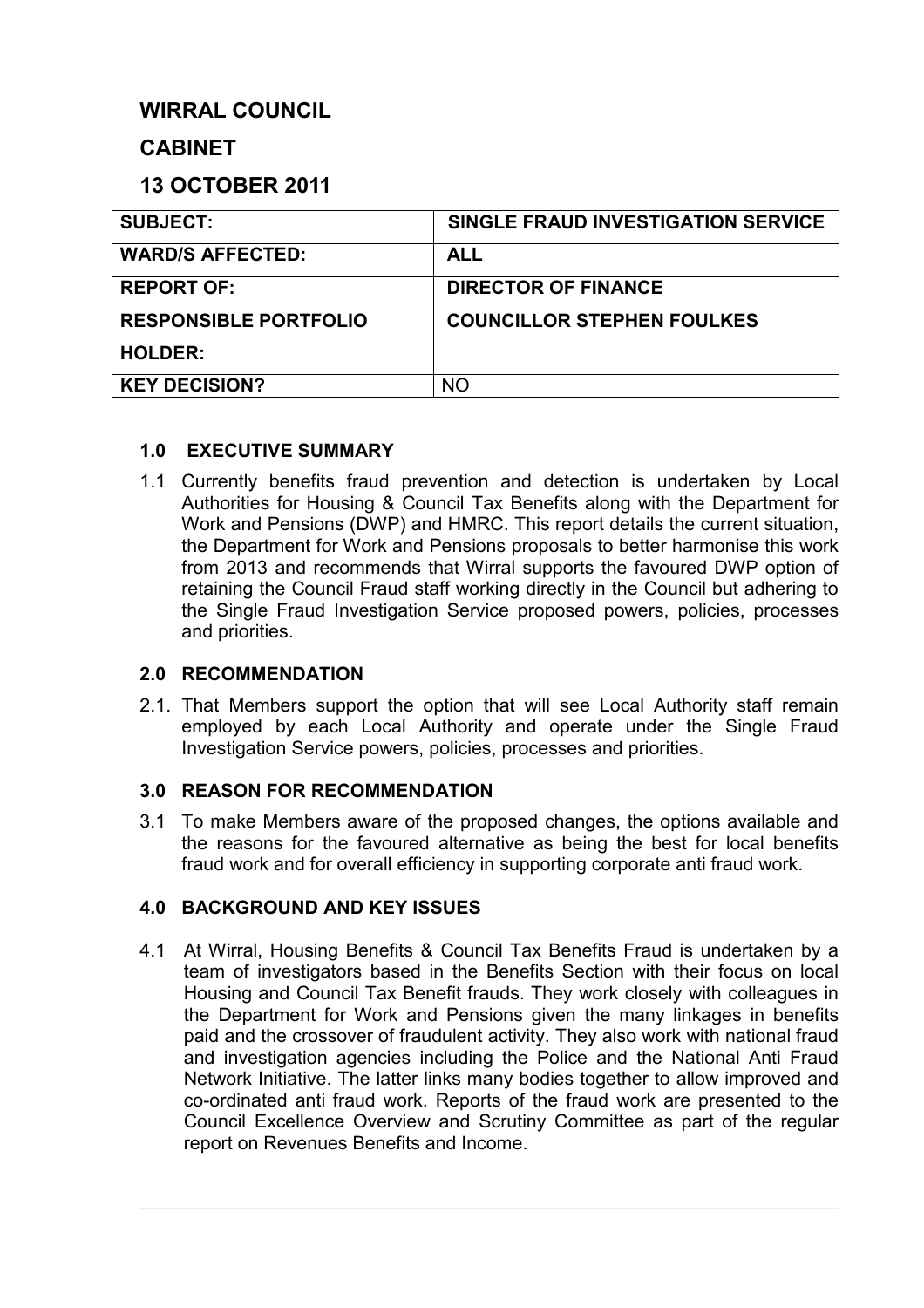- 4.2. The Government strategy for tackling welfare fraud and error was published in October 2010 and sets out a commitment to create a Single Fraud Investigation Service (SFIS) to investigate Benefit and Tax Credit fraud. This commitment was to be achieved by bringing together investigation staff from Local Authorities (LA), Department for Work and Pensions (DWP) and Her Majesties Revenues and Customs (HMRC). Since October 2010 the DWP has engaged with LA representatives along with Benefit and Tax Credit fraud practitioners to understand the challenges involved with designing a single service. The recent DWP led engagement exercise and its responses will inform further work and the DWP will continue to consult on proposals once they are more fully formed.
- 4.3. A key concern and driver from LAs has been the need for a clear direction regarding the creation of SFIS by autumn 2011 to inform the financial and planning rounds along with the clear staffing issues and ongoing operational fraud work requirements that local authorities have. The proposals have had to take account of the wider LA fraud strategy being developed in conjunction with the Department for Communities and Local Government (DCLG) and the National Fraud Authority, and LA capacity to deal with other fraud.
- 4.4. This is also linked to the Government announcement that it will localise support for Council Tax from April 2013 (Council Tax Rebate). In August 2011 DCLG published its consultation, Localising Support for Council Tax in England, which set out proposals on key elements of a framework for local support for Council Tax, and is seeking views on all aspects of the proposed approach, including the investigation of fraud. The Wirral response was agreed by Cabinet on 22 September 2011.
- 4.4. The current fraud investigation arrangements mirror the existing split in welfare provision with local authority investigators covering Housing and Council Tax Benefits fraud, DWP investigators covering DWP administered benefits and HMRC responsible for investigating Tax Credits fraud. The split between DWP and local authorities has largely been in place for 30 years and specialisms and experience in dealing with specific types of fraud have developed. While this has resulted in some variations in policy, practice and operational responsiveness local authorities liaise and work closely with the DWP.
- 4.5 Due to the overlap in the customer base across these benefits and credits, fraud affecting one benefit or credit can also affect those administered by the other parties. This can then require duplication of investigation resources in order to tackle all such frauds simultaneously.
- 4.6. Measures in the Welfare Reform Bill represent significant changes to the welfare system. The proposed creation of a Universal Credit to combine and replace several benefits and credits for people of working age has provided the opportunity to look at welfare benefit fraud investigation and how to address inefficiencies in the current arrangements.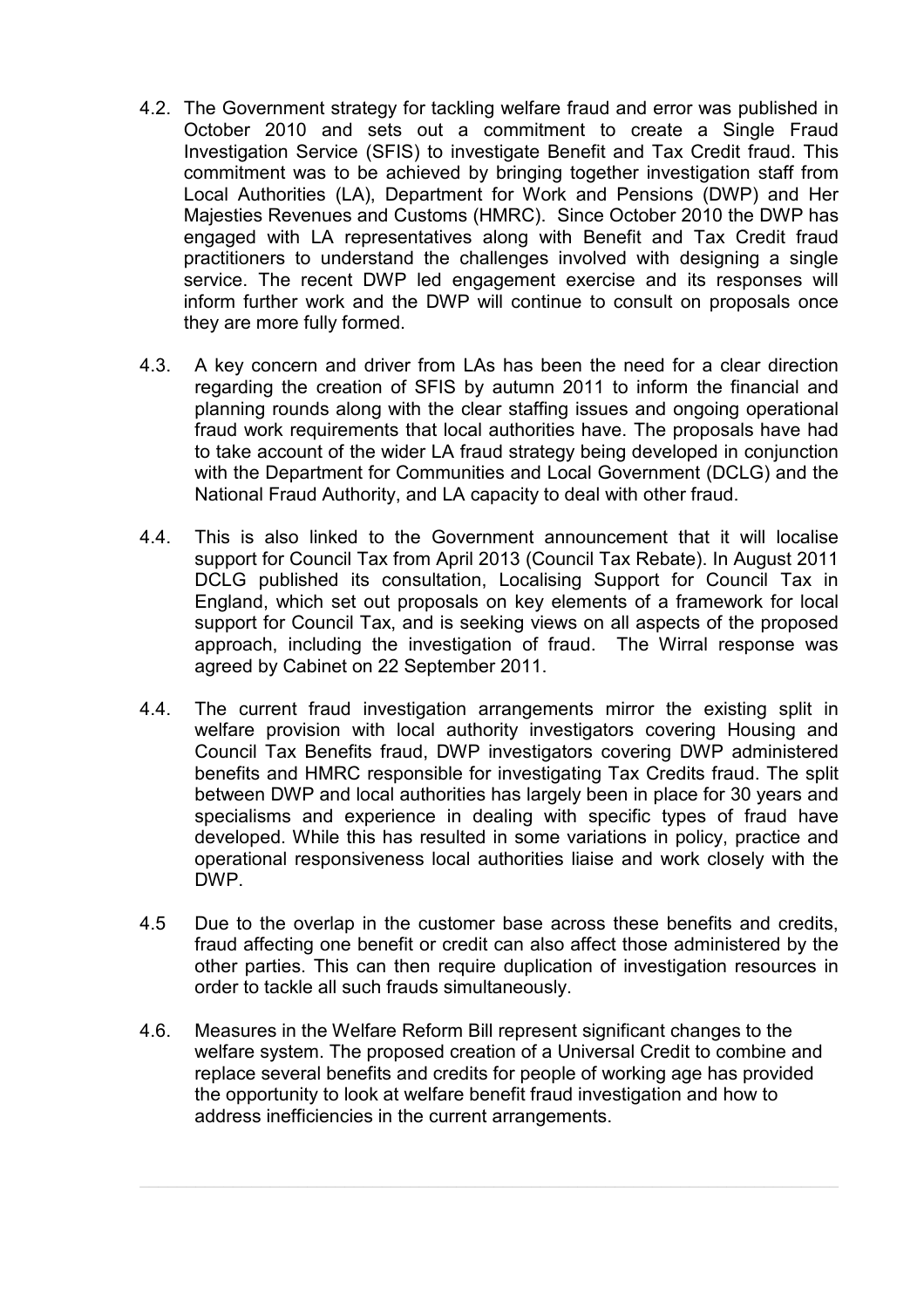- 4.7 The proposal is that in tandem with Universal Credit starting in 2013 the Government plans to introduce a new Single Fraud Investigation Service for all welfare fraud to maximise efficiency and consistency. The proposal takes into account the gradual shift to Universal Credit through to 2017 although a clearer understanding of the service is expected to be available by 2015.
- 4.8. The DWP has worked with key stakeholders over the last few months in the Security Operation Group and the Joint Local Authority Association and DWP Fraud and Error Steering Group, as well as engaging directly with LA benefit fraud investigation through conferences in England, Scotland and Wales. Having listened to the representations and concerns from Local Authorities and other stakeholders with regard to SFIS and in developing the options the DWP has sought to recognise and address those concerns.
- 4.9. DWP has identified four options for LA staff joining SFIS. The first two relate to LA staff remaining LA employees, while the second two relate to LA staff becoming employees of DWP.

**Option 1.** LA staff remain employed by LAs, but operate under SFIS powers, policies, processes and priorities. This brings LA investigation staff into SFIS under a procedural change. By leaving employment and location unchanged this option would allow LAs the flexibility to redeploy resources to meet other LA priorities if required.

**Option 2.** LA staff remain employed by LAs and remain situated in LAs but are seconded to the DWP. This option means all LA investigation staff are under formal secondment to DWP and operate under SFIS powers, policies, processes and priorities. This brings LA investigation staff into SFIS under both management and procedural changes. This option would allow LAs a limited degree of flexibility to recall and redeploy resources to meet other LA priorities, under the terms of a secondment agreement.

**Option 3.** LA staff become DWP employees but deliver investigation locally from LA offices. This option means all LA investigation staff become DWP employees and operate under SFIS powers, policies, processes and priorities but do not move physically. This brings LA investigation staff into SFIS under both management and procedural changes.

**Option 4**. LA staff become part of the DWP working within DWP offices as DWP employees and operate under SFIS powers, policies, processes and priorities. This brings LA investigation staff into SFIS under both management and procedural changes.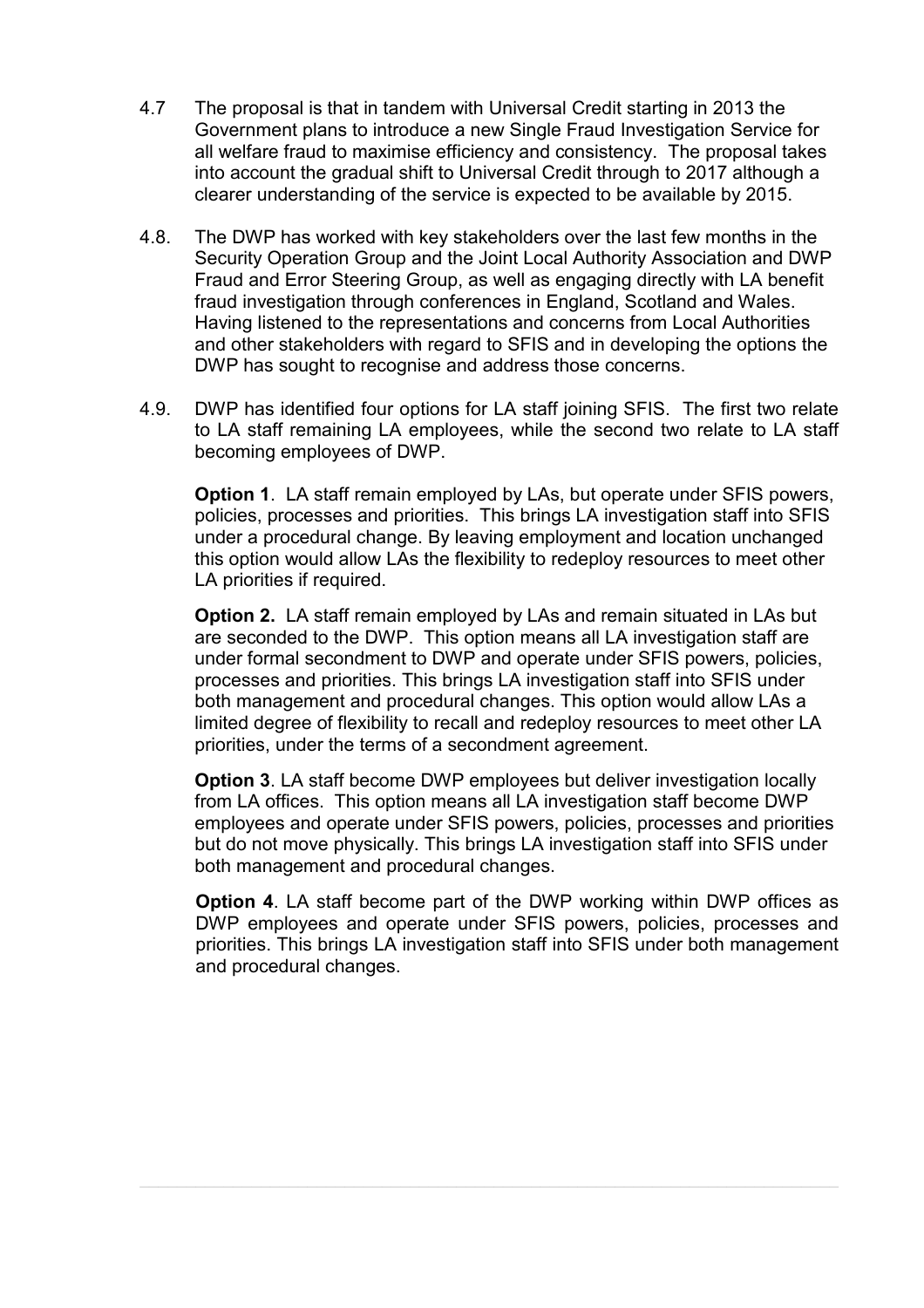4.10 The key factors taken in to account are summarised below for each alternative:

#### **Option 1: LA staff remain employed by LAs, operating under SFIS powers, policies, processes and priorities.**

All LA investigators are employed exclusively on benefit fraud and remain LA employees based in LA offices operating under SFIS powers, policies, processes and priorities. Under the Welfare Reform Bill SFIS investigators will have wider investigative powers. The investigation and prosecution policy will be the same for all welfare benefit fraud and SFIS operational processes will be agreed by 2013. This option brings LA investigation staff into SFIS under a procedural change. By leaving employment and location unchanged this option allows LAs flexibility to redeploy resource to meet LA priorities.

**Legality –** This utilises existing powers for investigation but work needs to be done on the Tax Credit element (HMRC) of investigations.

**Cost / Financial implication –** initial estimates are that costs would be lower but financial implications need to be fully evaluated after responses are considered alongside other changes made in local government finance

**Viability –** this option is achievable by 2013 as the status quo remains in place until firmer decisions regarding Universal Credit are taken. It works in line with the localism agenda, supporting flexibility for LAs to deal with Council Tax and other LA fraud, and allows local knowledge to remain in the hands of the investigators.

**People Impact –** terms and conditions, locations and skills remain static at least until the organisation of Universal Credit is decided.

A key consideration for LAs, over and above the stability gained by maintaining the status quo, is that LAs retain the qualified staff that will be able to investigate Tax Credit fraud once the SFIS powers are implemented and there should also be flexibility to redeploy resources to other LA priorities.

#### **Option 2: LA staff remain in LA estate employed by LA and are formally seconded to SFIS.**

This option means all LA investigators employed full time on housing benefit fraud remain LA employees based in LA offices under a formal secondment to the DWP and operate under SFIS powers, policies, processes and priorities. This brings LA investigation staff into SFIS under both management and procedural changes. This option should allow LAs a degree of flexibility to recall and redeploy resource to meet other LA priorities, under the terms of the secondment agreement.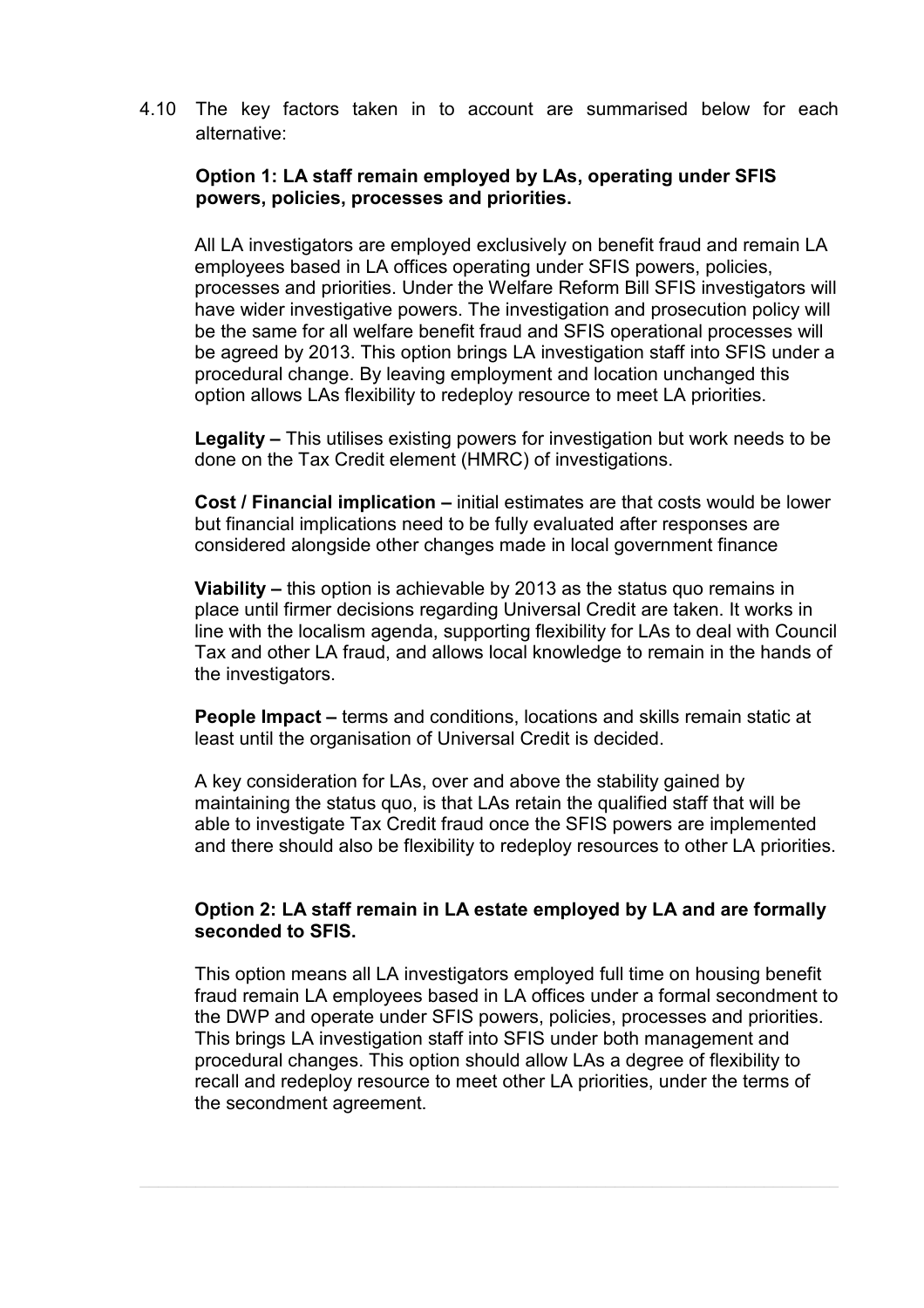**Legality** – This utilises seconded staff who take on the same powers as current DWP staff. DWP staff have existing powers for investigation which have been enhanced to cover HMRC Tax Credit investigations as part of the Welfare Reform Bill.

**Cost / Financial Risk –** costs would need to be fully evaluated after responses are considered alongside other changes being made in local government finance.

**Viability –** Secondment arrangements may be difficult to implement and sustain over long periods.

**People Impact –** staff remain with the same employer but work to DWP policies and procedures. This has the capacity to cause tensions within the workplace and further long term secondments may be difficult to maintain and may not offer staff security.

**Fraud & Error Strategic Fit –** although this fits with the fraud and error strategy, it only does so with potentially time limited secondment arrangements.

 **Other key things to consider for this option are**: It enables central control of operations and outputs but allows the delivery of a local investigation service.

 Key considerations for LAs are that the management and measurement of work and outputs, and of staff handling and responsibility would need to be agreed and implemented. It would not necessarily be as easy for SFIS staff in LA bases to investigate other LA fraud as staff have been seconded to DWP, although there is the flexibility for LAs to recall and redeploy staff to other LA duties under the terms of a secondment agreement.

 The other considerations that Options 1 and 2 bring for the Authority are that if fraud work decreases then the Authority could face any consequential redeployment or redundancy issues which under a transfer to DWP would fall to the DWP to resolve. Under both of these options I would not expect the Authority to undertake prosecution of Benefits Fraud as the Council would utilise regional DWP Solicitors for all court actions.

#### **Option 3: LA staff become DWP employees but deliver investigation locally from the LA Offices.**

 This option supports investigations to be directed by the SFIS powers, policies, processes and priorities. It also has the advantage of allowing LA investigators employed full time on housing benefit fraud to remain in their existing bases and link more closely with other parts of the local authority to combat other fraud but as DWP employees.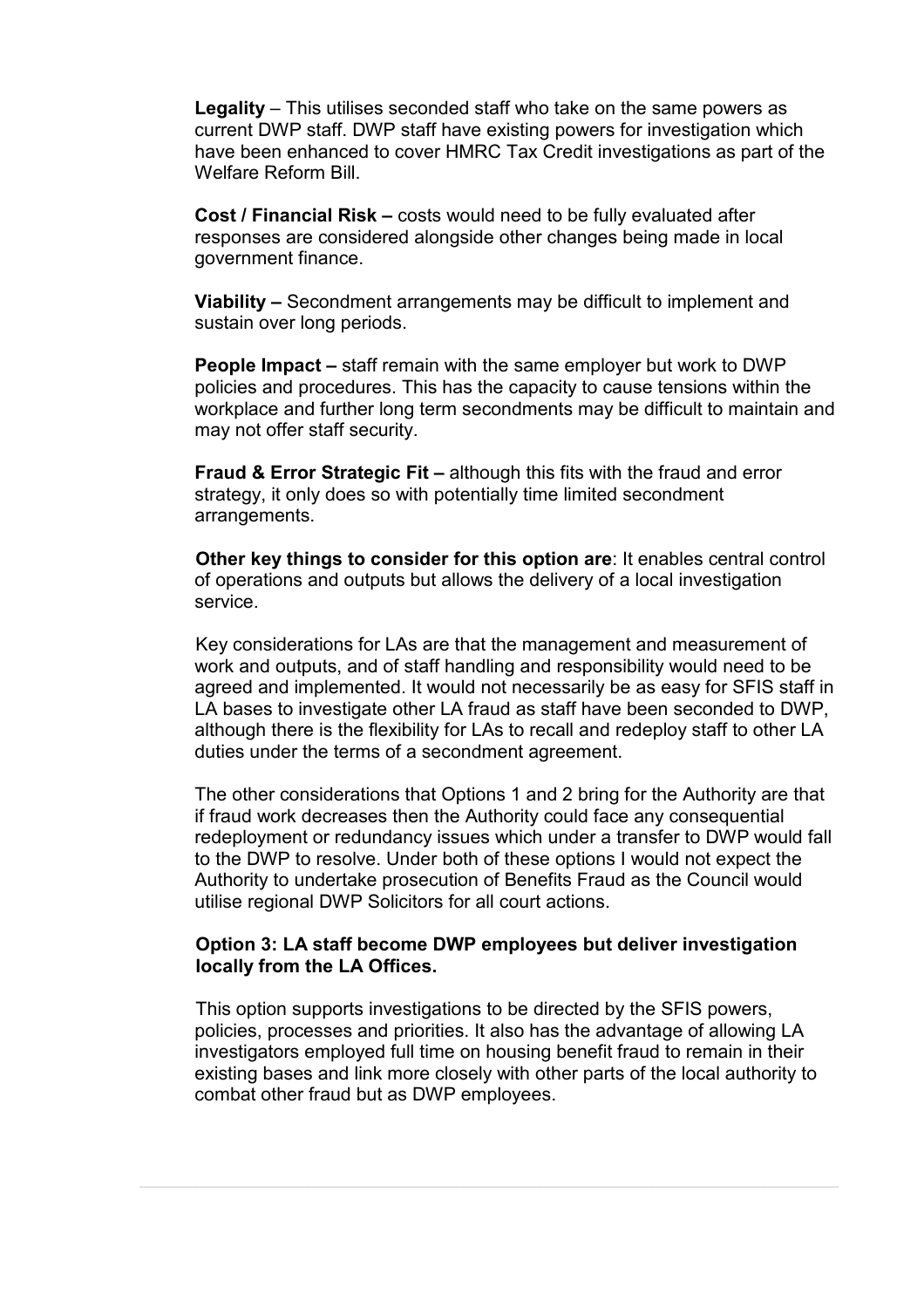**Legality –**brings all staff together as DWP employees. DWP has existing powers for investigation which will be enhanced to cover Tax Credit investigations as part of the Welfare Reform Bill.

**Cost / Financial Risk –**costs need to be fully evaluated after responses are considered alongside other changes being made in local government finance.

**Viability –** the work required by DWP to transfer LA staff to DWP is challenging and DWP concedes it may not be achievable by 2013.

**People Impact –** These changes will lead to a great deal of uncertainty, with work required to align salaries, allowances and management activity.

**Fraud & Error Strategic Fit – it mirrors the requirements of the strategy and** allows a single management structure with common IT and investigation processes. However as LA and other SFIS teams are not co-located there is the risk of a loss of efficiency.

Key considerations for LA include the potential cost of continued office hosting and the loss of trained LA staff to the DWP no longer easily able to consider other LA fraud.

#### **Option 4: LA staff become part of the DWP working within DWP offices as DWP employees.**

This option aligns people, processes, IT systems and office bases. It can enable flexibility and prioritisation by type of fraud, geographical location and areas of greatest loss.

**Legality –** This option has all staff co-located together as DWP employees. DWP has existing powers for investigation which will be enhanced to cover Tax Credit investigations as part of the Welfare Reform Bill.

**Cost / Financial Risk –**costs would need to be fully evaluated after responses are considered alongside other changes being made in local government finance.

**Viability –** This option is unlikely to meet delivery of SFIS by 2013, owing to the HR and office estate work that would be required.

**People Impact –** Salaries, pensions, local allowances, vehicles, equipment and moving location will all be a considerable source of concern and uncertainty for the staff involved along with additional cost.

**Fraud & Error Strategic Fit –** This does mirror the requirements of the strategy and allows a single management structure with common IT and investigation processes.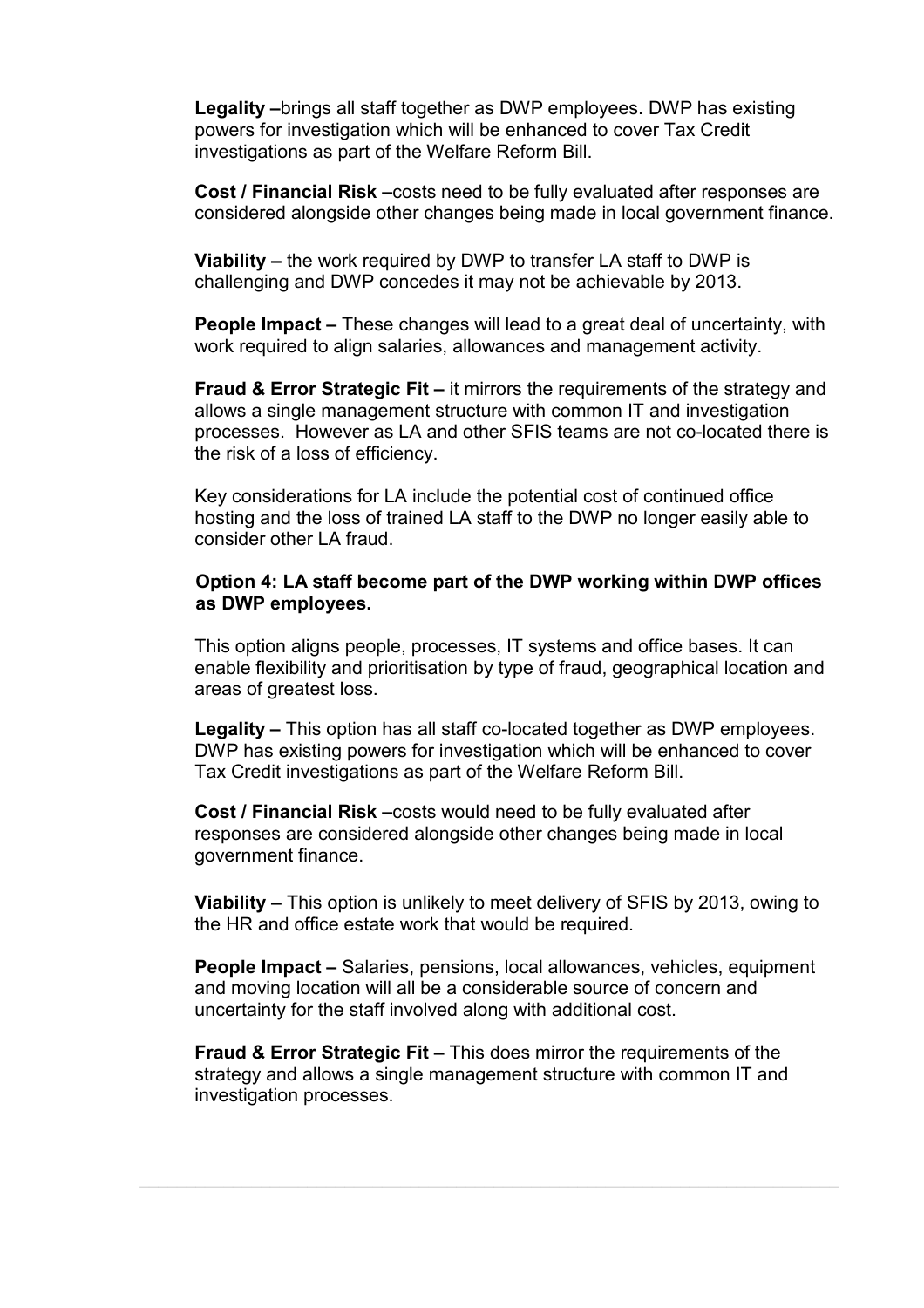**Other key things to consider are**: that it provides swift resolution and offers a degree of certainty of joining SFIS for investigation staff. There would be issues around the accountabilities for Section 151 officers and the option is not flexible enough to respond to the changing environment. From a DWP viewpoint this is the costliest and riskiest option.

 Key considerations for LAs are the risks around Section 151 officer responsibilities, the loss of key trained staff, the impact on the localism agenda and the consideration of other LA fraud investigation

- 4.11 Options 3 and 4 highlight that the DWP sees these as high risk or unachievable options in the available timescale. This is starkly set against the DWP view with regard to the expectations on local authorities in respect of the other imminent welfare changes. This proposal is far less complex to introduce in administrative and IT changes for staff and customers than the Universal Credit proposals and the proposals to "localise" Council Tax Rebate.
- 4.12 In its consultation paper the DWP recognises the Government commitment to decentralising power away from Whitehall. At the same time, the Government is also committed to delivering significant efficiency savings where central co-ordination can demonstrably deliver them and where centrally co-ordinated action can increase transparency and achieve the largest economies of scale. Whilst the DWP believes that SFIS will benefit from central co-ordination, it is accepting that it should also offer sufficient flexibility to allow those at the front line to tailor their services to local circumstances in order to realise further efficiencies.
- 4.13 The DWP initial analysis of the options has concluded that Option 1 is the most practical and attainable from a DWP perspective and allows the most flexibility of delivery at least until 2015.
- 4.14 It is also noteworthy that Option 1 as proposed has the potential to be a workable strategy for the delivery of Universal Credit with the DWP administering personal based benefits and credits with the local authority continuing to administer housing related benefits under the new Universal Credit rules, after personal awards are made. This would maximise local experience and significantly limit massive IT development which is fraught with issues for the Government. If this fraud model is shown to work positively then it will assist local authorities in showing how such an alternate delivery model to a wholly centralised administration of Universal Credit can be a successful and efficient localised way forward.
- 4.15 DWP is seeking LA input during October 2011 to inform the final preferred option. DWP will then provide a summary response of the feedback received. The decision on which option is chosen will be made by the DWP and is scheduled for November 2011.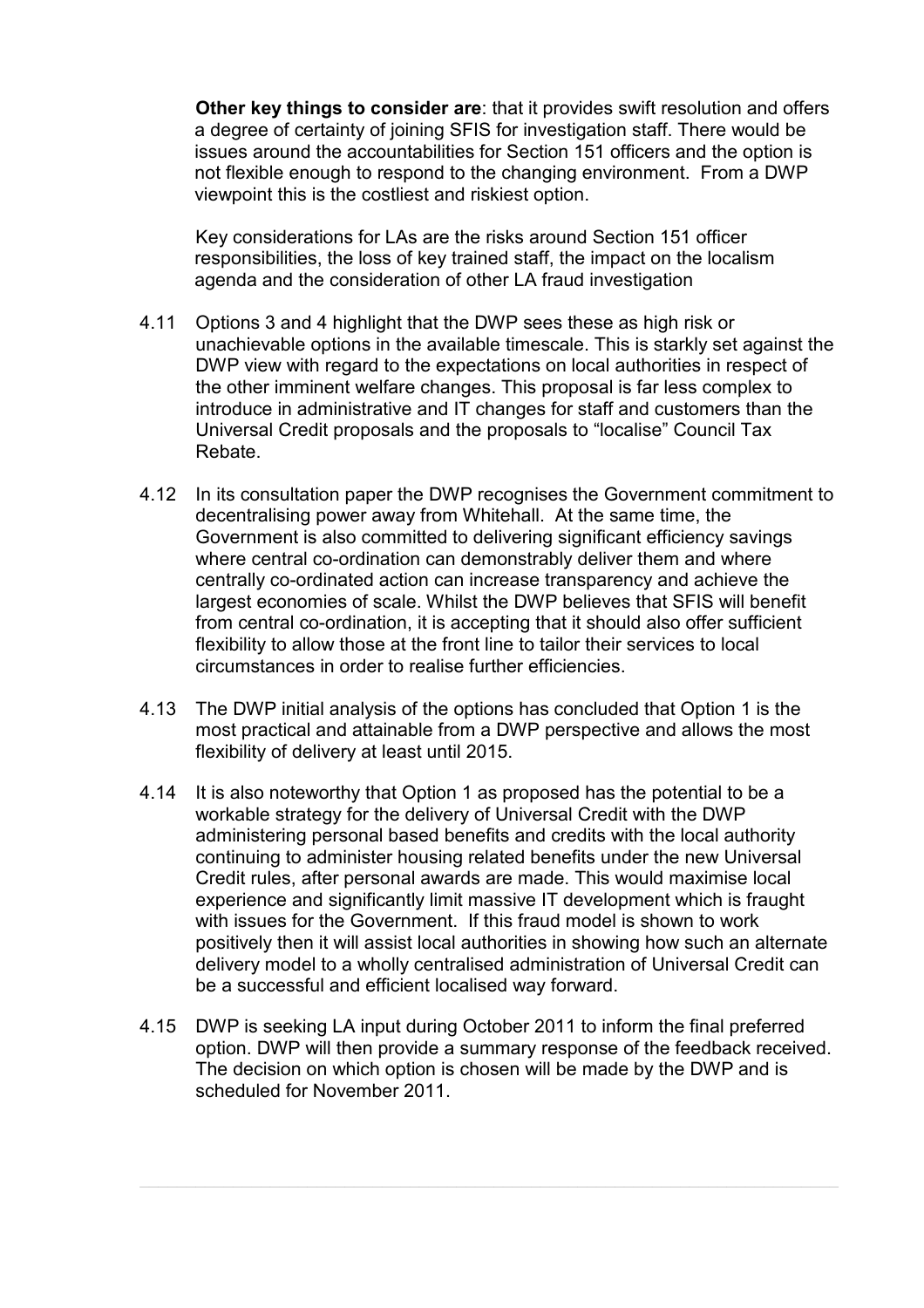### 5.0. **RELEVANT RISKS**

5.1. By adopting the best option this should mitigate as much as possible the risk of fraud and ensure the anti fraud culture remains in place locally as well as nationally. The risk of a loss of local anti-fraud work and the Council not being able to direct fraud resources is minimised by the adoption of the DWP proposed option.

## 6.0. **OTHER OPTIONS CONSIDERED**

6.1. The four alternatives outlined are the only options for consideration.

## 7.0. **CONSULTATION**

7.1. Consultation is being undertaken by the DWP and local authorities are coordinating their response via the professional body, CIPFA.

#### 8.0 **RESOURCE IMPLICATIONS: FINANCIAL; IT; STAFFING; AND ASSETS**

- 8.1 **FINANCIAL:** With regard to the proposed way forward (Option 1) initial estimates are that overall costs would be lower than the other options, but other implications will need to be fully evaluated after consideration of responses, and impacts considered alongside other changes being made in local government finance.
- 8.2. **IT:** LA staff would still access the existing IT systems of both the LA and DWP. Further integration of current IT systems could be complex and costly with further evaluation required on new systems or linking existing systems.
- 8.3. **STAFFING:** Under Option 1 staff remain in LA employment but this would need to be subject to review once the organisation of Universal Credit is determined. However, until then, the option provides a degree of stability, minimises disruption and maximises effectiveness.
- 8.4. **ASSETS**: Option 1 would see no change with LA staff based in LA offices as now and this would be the case at least until the way forward under Universal Credit is further determined in 2015.

#### **9.0 LEGAL IMPLICATIONS**

9.1 There are none arising directly from this report.

## **10.0 EQUALITIES IMPLICATIONS**

10.1 An Equality Impact Assessment (EIA) is not required specifically as part of this option appraisal although EIA's are in place for the current working procedures in the Benefits Section.